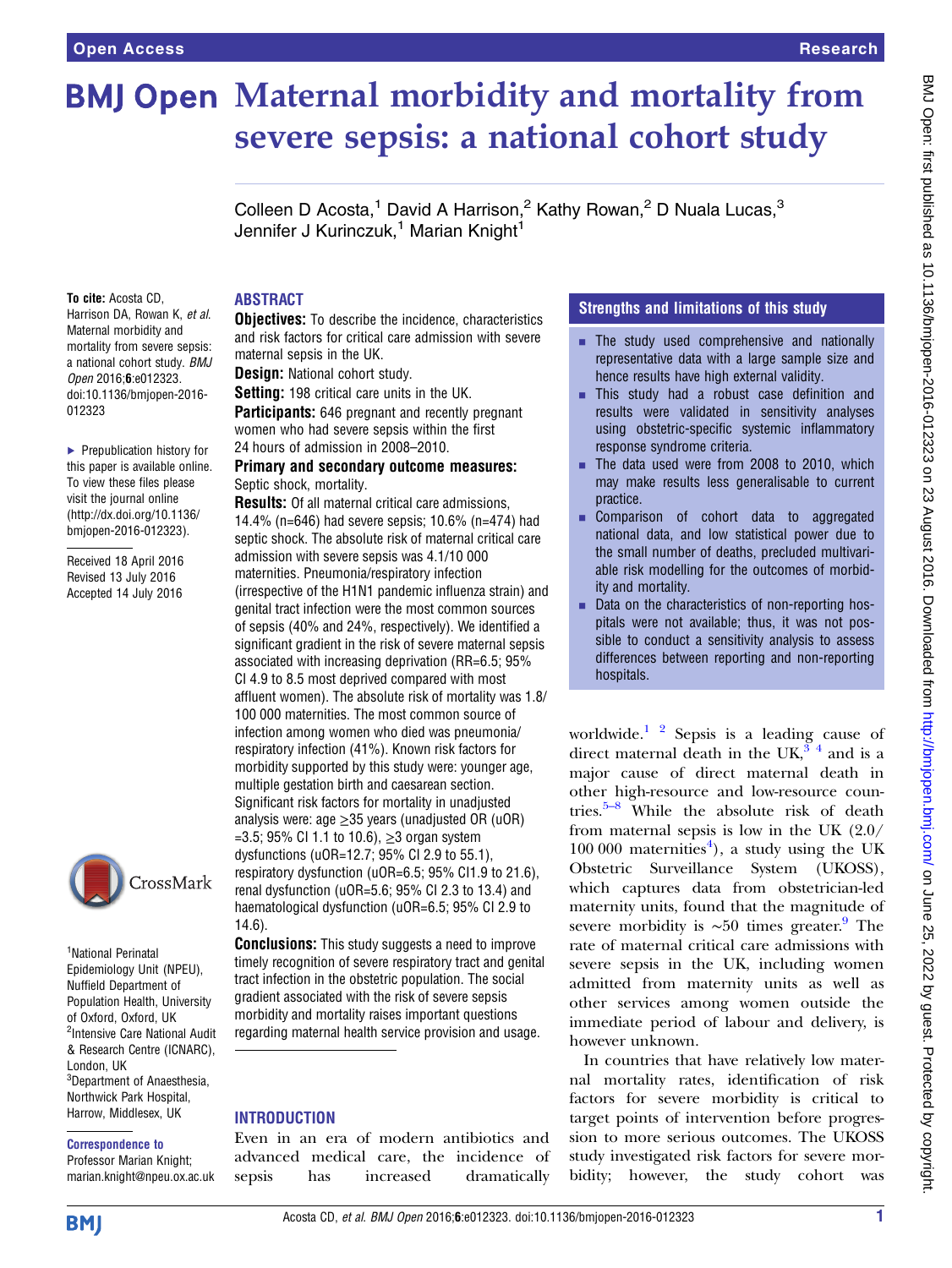restricted to maternity units due to the nature of the data collection system.<sup>[9](#page-7-0)</sup> Studies of maternal sepsis are also made more challenging due to the normal physiological changes of pregnancy, which overlap with some of the pathophysiological changes of sepsis. Currently, there has been no national level study of the incidence or risk factors for admission to critical care with severe maternal sepsis in the UK.

The objectives of this study were to describe the incidence and characteristics of pregnant or recently pregnant women who had severe sepsis within the first 24 hours following critical care admission in the UK, and to evaluate the risk factors for severe sepsis morbidity on a national population level, in order to inform strategies to improve prevention and outcomes.

#### **METHODS**

## Data sources

This study was conducted using data on women admitted to critical care units from the Intensive Care National Audit & Research Centre (ICNARC) Case Mix Programme (CMP) database. The CMP is the national clinical audit for adult critical care units (including intensive care and combined intensive care and high dependency units) in England, Wales and Northern Ireland, and is coordinated by ICNARC. The CMP database contains pooled case mix data, collected from the first 24 hours following admission to the critical care unit, and outcome data on consecutive admissions to units participating in the  $CMP<sup>10</sup>$  $CMP<sup>10</sup>$  $CMP<sup>10</sup>$  The CMP database has been independently assessed to be of high quality and regular assessment of data quality is ongoing.<sup>[11](#page-7-0)</sup> Data validation procedures and variable definitions have been described in previous studies.[10 12](#page-7-0) All data used in this study were validated and from units that had been reporting to the CMP for at least 6 months. Support for the collection and use of patient-identifiable data without consent was obtained under section 251 of the National Health Service (NHS) Act 2006 (approval number PIAG  $2-10(f)/2005$ ).

National statistics were used for comparison with CMP data in this study. Data on maternal age, deprivation (measured using the Index of Multiple Deprivation (IMD)), multiple births and stillbirths were obtained from the Office for National Statistics (ONS) for England and Wales,<sup>[13](#page-7-0)</sup> and the Northern Ireland Statistics and Research Agency (NISRA).<sup>[14](#page-7-0)</sup> Data on ethnic group were obtained from ONS and extrapolated for Northern Ireland based on the reported ethnic population distribution in the region. $15$  Data on mode of delivery were obtained from Hospital Episode Statistics,<sup>16</sup> StatsWales<sup>[17](#page-7-0)</sup> and extrapolated for Northern Ireland based on published rates of mode of delivery in the region.<sup>18</sup>

Scottish critical care units do not participate in the CMP and therefore data from Scotland are not included in the study. Scotland accounts for ∼6% of all UK maternal critical care admissions, 2% of maternal sepsis critical care admissions<sup>19</sup> and 7.3% of maternities.<sup>[20](#page-7-0)</sup> Data comprising this study, therefore, were considered representative of the UK maternity population, and results are generalised to that of the UK in discussion.

## Study design and case definition

This was an anonymised cohort study of all pregnant and 'recently pregnant' women who were reported in the CMP from 2008 to 2010, and who were either admitted with or developed severe sepsis within the first 24 hours of admission. Pregnant women were still pregnant on admission to critical care. Recently pregnant women were defined as having been pregnant within 42 days prior to admission to the critical care unit regardless of how the pregnancy ended (live birth, stillbirth, miscarriage or termination). Mortality was measured by death at ultimate discharge from acute hospital, irrespective of direct or indirect causes. Severe sepsis was defined according to a modified version of the protein C worldwide evaluation in severe sepsis (PROWESS) clinical trial definition: $^{21}$  $^{21}$  $^{21}$  diagnosis of infection as primary or secondary reason for critical care unit admission and at least three systemic inflammatory response syndrome (SIRS) criteria and evidence of at least one organ system dysfunction. Septic shock was defined as severe sepsis with cardiovascular organ system dysfunction<sup>[22](#page-7-0)</sup> (systolic blood pressure  $\langle 90 \text{ mm Hg} \rangle$  or mean arterial pressure <70 mm Hg). Readmissions of women to critical care during the same hospital stay were excluded to avoid double counting.

#### Sample size and statistical analyses

The sample size of this study is governed by the rate of critical care unit reporting coverage during the study period. In 2008, 2009 and 2010, coverage of the database was 65.0%, 75.2% and 80.2% of critical care units in England, Wales and Northern Ireland reported to the CMP, respectively, with a total of 198 critical care units contributing data during this time. The total number of maternal critical care admissions with severe sepsis was estimated by extrapolating from the number of severe maternal sepsis admissions observed in the CMP database each year, based on the CMP reporting coverage rate for each year and the total number of adult general critical care units in England, Wales and Northern Ireland. The absolute risk or incidence of maternal critical care admissions with severe sepsis and maternal critical care deaths from severe sepsis were estimated by dividing these extrapolated numbers by the total number of maternities obtained from  $\text{ONS}^{\text{13}}$  $\text{ONS}^{\text{13}}$  $\text{ONS}^{\text{13}}$  and NISRA.<sup>14</sup> Imputation methods were not used to estimate the counts of severe maternal sepsis admissions and deaths from non-reporting hospitals because characteristics of these hospitals were unavailable and may have differed from reporting hospitals (ie, data may not have been missing at random).

Using observed CMP data (not extrapolated data), frequencies of demographic, clinical and delivery characteristics were tabulated for all cases. Rates were compared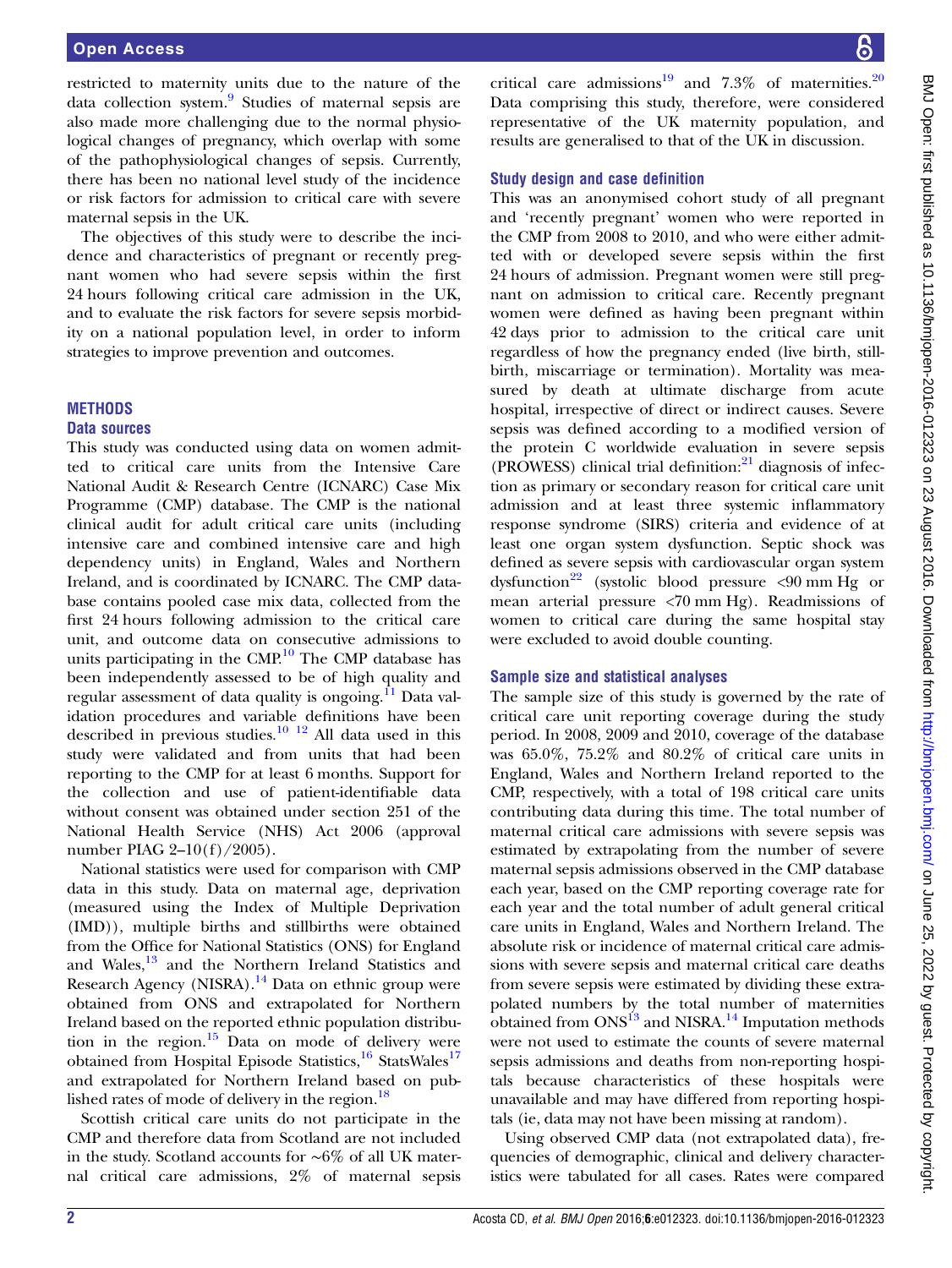with nationally available data where possible. Using all maternities in England, Wales and Northern Ireland as the comparison group, the relative risk (RR) with 95% CI for maternal critical care admission with severe sepsis was calculated for each variable. Characteristics of cohort survivors were compared with those of non-survivors in a univariable logistic regression model.

A sensitivity analysis was finally performed using the obstetric-specific SIRS criteria defined by Waterstone *et al.*<sup>[23](#page-7-0)</sup> This was carried out in order to assess whether the more rigorous criteria were significantly associated the more rigorous criteria were significantly associated with greater severity of sepsis or a different pattern of maternal characteristics. Using the Waterstone criteria, elevated heart rate is defined as >100 bpm (compared to >90) and an elevated white cell count is defined as  $>17000$  per µL (compared to  $>1200$ ).

Stata statistical software V.11 (StataCorp, College Station, Texas, USA) was used for all analyses.

### RESULTS Incidence

In the CMP database between 2008 and 2010, there were 646 pregnant or recently pregnant women who met the case definition for severe sepsis, which represented 14.4% of maternal critical care unit admissions; 10.6% (n=474) had septic shock. Extrapolating from these figures based on the database coverage, 873 women in England, Wales and Northern Ireland were estimated to have had severe sepsis requiring critical care over the 3-year period, and 642 were estimated to have had septic shock. The estimated absolute risk of maternal critical care admission with severe sepsis was 4.1/10 000 maternities (95% CI 2.9 to 5.6). Sepsis admission rates were the highest among women aged 16– 19 years (figure 1). One in three pregnant or recently pregnant women in this age category admitted to critical care had severe sepsis.

## Risk factors for admission to critical care with severe maternal sepsis

Characteristics of the cohort are listed in [table 1.](#page-3-0) Women had a significantly increased risk of admission to

Figure 1 Rates and 95% CIs of severe sepsis among maternal critical care admissions and maternities by 5-year age bands from 2008 to 2010. ICU, intensive care unit.

critical care with severe sepsis if they were aged <20 or  $\geq$ 40 years compared with women aged 25–29 years. Increased risk of severe sepsis was also significantly and progressively associated with lower socioeconomic status (fi[gure 2](#page-4-0)). Of women who delivered by caesarean section (n=242), 33.1% (n=80) were admitted directly from theatre for an emergency indication; 1.7% (n=4) were admitted after elective surgery. The RR of admission to a critical care unit with severe sepsis for women who had a caesarean section compared with a vaginal delivery was 6.2 (95% CI 4.9 to 7.8).

In assessing whether the rate of caesarean section may have contributed to the social gradient associated with the risk of severe sepsis (since there was significant overlap between the rate of deprivation and caesarean section within the cohort), it was found that compared with affluent women (IMD quintiles 1–2), deprived women (IMD quintiles 4–5) had a 1.9 (95% CI 1.2 to 3.1) times higher odds of caesarean section; of all women in the cohort who had a caesarean section, 64.3% (n=151) were deprived compared with 19.2% (n=45) who were affluent.

## Sources of infection and severity of illness

Source of infection could be identified from the primary reason for admission to the critical care unit for 598 women (92.6%). Frequencies of the reported source of infection and severity of illness among women admitted with severe sepsis are shown in [table 2.](#page-4-0) The most common source of infection was pneumonia/ respiratory infection (n=257; 39.8%). Of these, only 27 were identified as laboratory confirmed cases of AH1N1 influenza; 2009 and 2010 were AH1N1 influenza pandemic years. There was no significant difference in severity of illness (Acute Physiology and Chronic Health Evaluation (APACHE) II score) between sources of infection; however, women with pneumonia or respiratory infection had a significantly longer critical care unit length of stay compared with other causes (median length of stay=4 days, IQR=2-9 days;  $p<0.001$ ). There was a significantly different distribution of sources of infection between pregnant and recently pregnant women. A significantly greater proportion of pregnant women had

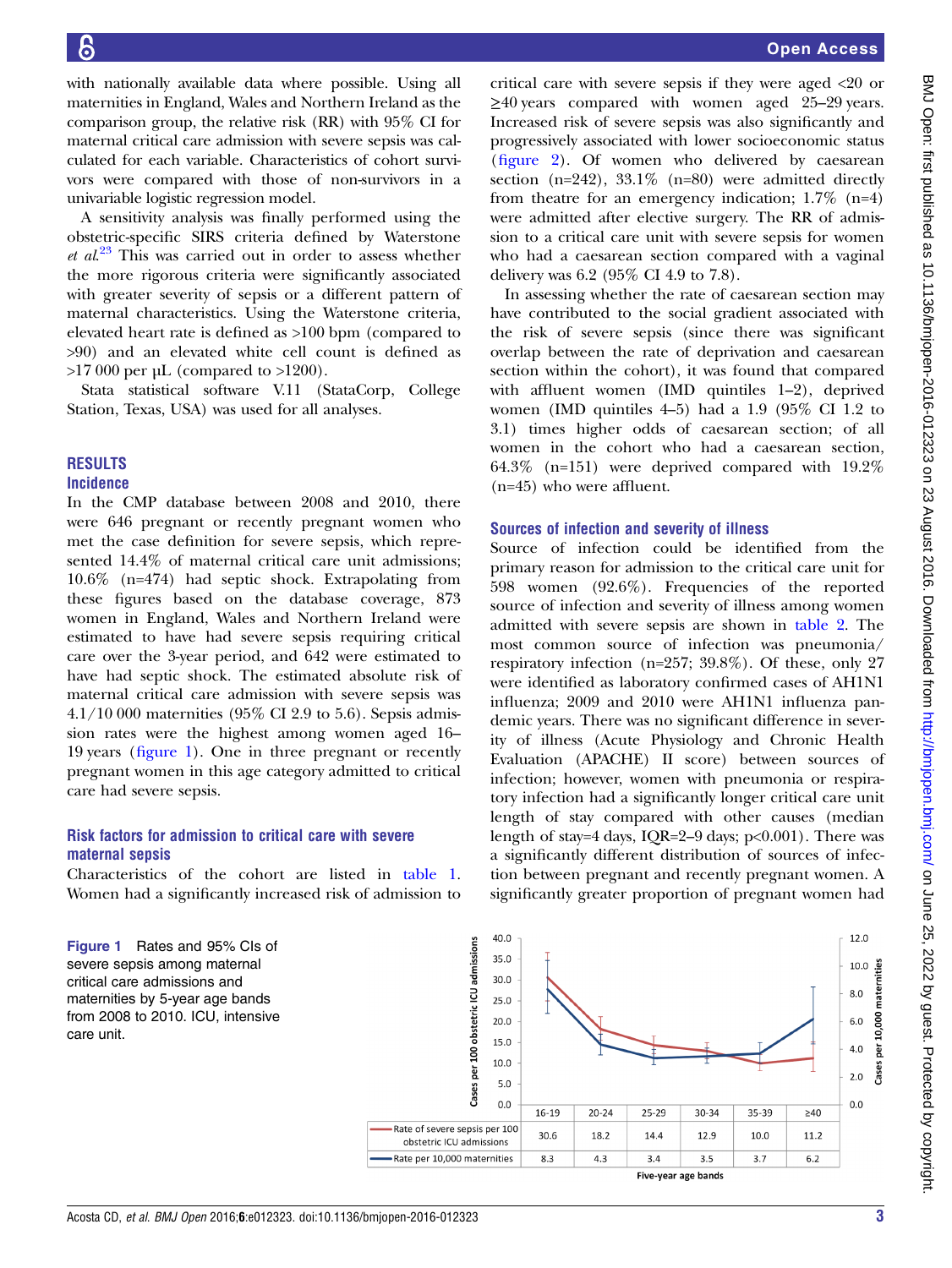<span id="page-3-0"></span>

| Characteristics and relative risks of severe sepsis among pregnant and recently pregnant women<br>Table 1 |                                 |                                     |                             |  |  |  |  |
|-----------------------------------------------------------------------------------------------------------|---------------------------------|-------------------------------------|-----------------------------|--|--|--|--|
| <b>Total</b>                                                                                              | <b>Critical care admissions</b> | <b>All maternities</b><br>2 186 818 | <b>Relative risk</b>        |  |  |  |  |
|                                                                                                           | 646 (100.0)                     |                                     | $(95% \text{ Cl})$          |  |  |  |  |
| Recently pregnant                                                                                         | 413 (63.9)                      |                                     |                             |  |  |  |  |
| Maternal age, years (mean; SD)                                                                            | 28.3 (6.9)                      | $29.0(-)$                           |                             |  |  |  |  |
| $20$                                                                                                      | 80 (12.4)                       | 129 167 (5.9)                       | $2.5(1.9 \text{ to } 3.3)$  |  |  |  |  |
| $20 - 24$                                                                                                 | 133 (20.6)                      | 419 944 (19.2)                      | 1.3 $(1.0 \text{ to } 1.6)$ |  |  |  |  |
| $25 - 29$                                                                                                 | 148 (23.0)                      | 602 716 (27.6)                      | $\mathbf{1}$                |  |  |  |  |
| $30 - 34$                                                                                                 | 153 (23.7)                      | 600 694 (27.5)                      | 1.0 $(0.8 \text{ to } 1.3)$ |  |  |  |  |
| $35 - 39$                                                                                                 | 95 (14.7)                       | 352 364 (16.1)                      | 1.1 $(0.9 \text{ to } 1.4)$ |  |  |  |  |
| >40                                                                                                       | 36(5.6)                         | 81 933 (3.7)                        | 1.8 $(1.2 \text{ to } 2.6)$ |  |  |  |  |
| Non-white ethnicity                                                                                       | 154 (23.8)                      | 609 250 (27.9)                      | $0.9$ (0.8 to 1.0)          |  |  |  |  |
| Index of multiple deprivation (quintiles)*                                                                |                                 |                                     |                             |  |  |  |  |
| 1 (least deprived)                                                                                        | 63 (10.1)                       | 589 784 (27.6)                      | 1                           |  |  |  |  |
| $\overline{c}$                                                                                            | 75 (12.0)                       | 475 573 (22.2)                      | 1.5 $(1.1$ to 2.1)          |  |  |  |  |
| 3                                                                                                         | 109 (17.5)                      | 395 137 (18.5)                      | 2.6 (1.9 to 3.5)            |  |  |  |  |
| $\overline{4}$                                                                                            | 148 (23.8)                      | 346 002 (16.2)                      | 4.0 (3.0 to 5.4)            |  |  |  |  |
| 5 (most deprived)                                                                                         | 228 (36.6)                      | 330 916 (15.5)                      | 6.5 $(4.9 \text{ to } 8.5)$ |  |  |  |  |
| BMI, $kg/m^2$ (median; IQR)* (N=312)                                                                      | $26(22-30)$                     |                                     |                             |  |  |  |  |
| History of immunosuppression                                                                              | 15(2.3)                         |                                     |                             |  |  |  |  |
| Weeks gestation                                                                                           |                                 |                                     |                             |  |  |  |  |
| Antenatal (median; IQR)                                                                                   | 26 (20 - 31)                    |                                     |                             |  |  |  |  |
| Postnatal (median; IQR)                                                                                   | $38(31 - 41)$                   |                                     |                             |  |  |  |  |
| Recently pregnant women only                                                                              |                                 |                                     |                             |  |  |  |  |
| Parity*                                                                                                   |                                 |                                     |                             |  |  |  |  |
| 0                                                                                                         | 193 (48.4)                      |                                     |                             |  |  |  |  |
| $\mathbf{1}$                                                                                              | 96(24.1)                        |                                     |                             |  |  |  |  |
|                                                                                                           |                                 |                                     |                             |  |  |  |  |
| >2                                                                                                        | 110 (27.6)                      |                                     |                             |  |  |  |  |
| Assisted conception*                                                                                      | 24(8.1)                         |                                     |                             |  |  |  |  |
| Mode of deliveryt                                                                                         |                                 |                                     |                             |  |  |  |  |
| Spontaneous vaginal                                                                                       | 98 (25.9)                       | 1 334 242 (61.0)                    | 1                           |  |  |  |  |
| Assisted vaginal                                                                                          | 28(7.4)                         | 273 340 (12.5)                      | 1.4 $(0.9 \text{ to } 2.1)$ |  |  |  |  |
| Caesarean section                                                                                         | 242 (64.0)                      | 535 999 (24.5)                      | 6.2 (4.9 to 7.8)            |  |  |  |  |
| Unknown                                                                                                   | 10(2.7)                         |                                     |                             |  |  |  |  |
| All multiple births (live births and stillbirths)                                                         | 28 (7.6)                        | 34 663 (1.6)                        | 4.4 (3.1 to 6.3)            |  |  |  |  |
| Pregnancy outcomes                                                                                        |                                 |                                     |                             |  |  |  |  |
| Live births                                                                                               | 321 (77.7)                      |                                     |                             |  |  |  |  |
| <b>Stillbirths</b>                                                                                        | 47 (11.4)                       | 11 697 (0.5%)                       | 21.3 (16.3 to 27.9)         |  |  |  |  |
| 1st/2nd trimester loss                                                                                    | 25(6.1)                         |                                     |                             |  |  |  |  |
| Ectopic pregnancy                                                                                         | 10(2.4)                         |                                     |                             |  |  |  |  |
| Other <sup>+</sup>                                                                                        | 2(0.5)                          |                                     |                             |  |  |  |  |
| Unknown                                                                                                   | 10(2.4)                         |                                     |                             |  |  |  |  |
| Hysterectomy*                                                                                             | 20(5.4)                         |                                     |                             |  |  |  |  |
| Days since delivery (median; IQR)                                                                         | $3(0-8)$                        |                                     |                             |  |  |  |  |
| Bold typeface indicates statistically significant results.                                                |                                 |                                     |                             |  |  |  |  |
| Figures are N (%) unless otherwise stated.                                                                |                                 |                                     |                             |  |  |  |  |

1=Reference Group. \*Of those reported.

†National rates are total deliveries.

‡Two women each had one live birth and one stillbirth from the most recent pregnancy.

BMI, body mass index.

pneumonia (p<0.001), urinary tract infection/pyelonephritis (p<0.001) or appendicitis (p=0.04). In contrast, a significantly greater proportion of recently pregnant women had a genital tract infection (p<0.001), an infection arising from surgical trauma (p=0.02) or septicaemia (p<0.05).

Of all severe maternal sepsis admissions, 4.6% (N=29) died. The estimated absolute risk of acute hospital mortality of women admitted was 1.8/100 000

maternities (95% CI 1.1 to 2.8). Pneumonia/respiratory infection was the most common source of sepsis among women who died (N=12; 41.4%). Demographic and clinical characteristics of survivors and nonsurvivors are presented in [table 3.](#page-5-0) Women aged  $\geq$ 35 years, with  $\geq$ 3 organ system dysfunctions, and those with respiratory, renal and/or haematological dysfunction had significantly higher unadjusted odds of dying of severe sepsis.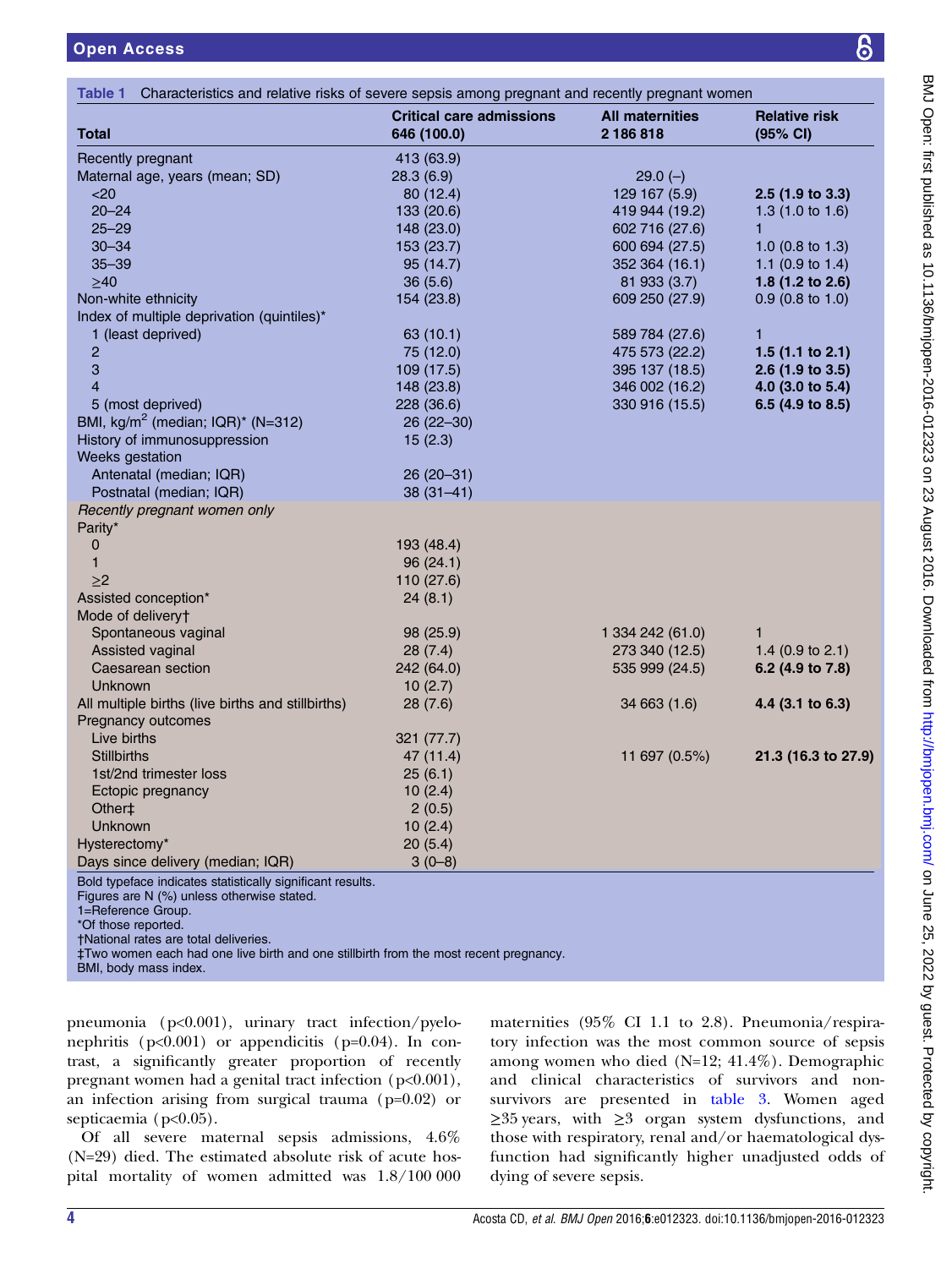<span id="page-4-0"></span>



Figure 2 Relative risks and 95% CIs of severe sepsis according to deprivation quintiles (reference group=1st IMD quintile). IMD, Index of Multiple Deprivation; RR, relative risk.

|              | <b>Table 2</b> Characteristics of pregnant and postpartum |
|--------------|-----------------------------------------------------------|
|              | women on admission to intensive care units in the UK from |
| 2008 to 2010 |                                                           |

| Total                                      | 646 (100.0)      |
|--------------------------------------------|------------------|
| Source of infection                        |                  |
| Pneumonia (chest infection)                | 257 (39.8)       |
| <b>Genital tract</b>                       | 157 (24.3)       |
| UTI/pyelonephritis                         | 59(9.1)          |
| Surgical trauma                            | 24(3.7)          |
| Septicaemia                                | 20(3.1)          |
| Appendicitis                               | 19(2.9)          |
| Other infection                            | 62 (9.6)         |
| Unknown                                    | 48 (7.4)         |
| Number of organ system dysfunctions        |                  |
| 1                                          | 222 (34.4)       |
| $\overline{2}$                             | 234 (36.3)       |
| >3                                         | 189 (29.3)       |
| Organ system dysfunctions*                 |                  |
| Cardiovascular                             | 475 (73.5)       |
| Respiratory                                | 381 (59.0)       |
| Metabolic acidosis                         | 345 (53.4)       |
| Renal                                      | 50(7.7)          |
| Haematological                             | 65 (10.1)        |
| ICNARC physiology score (median; IQR)      | 14 (10-20)       |
| APACHE II score (median; IQR)              | $12(10-16)$      |
| Days in ICU (median; IQR)                  | $2.8(1.3 - 5.7)$ |
| Deaths                                     | 29(4.6)          |
| Figures are N (%) unless otherwise stated. |                  |

\*Organ system dysfunctions are not mutually exclusive. ICNARC, Intensive Care National Audit & Research Centre;

ICU, intensive care unit; UTI, urinary tract infection.

#### Sensitivity analysis using obstetric-specific SIRS criteria

In a sensitivity analysis using the obstetric-specific SIRS criteria defined by Waterstone *et al*,<sup>[23](#page-7-0)</sup>  $\overline{77}$  (11.9%) women did not meet the more rigorous criteria; however, there were no significant changes in the distribution of case characteristics or sources of infection.

#### **DISCUSSION**

Severe sepsis and septic shock morbidity are common among pregnant and recently pregnant women

admitted to intensive care (1 in 7 and 1 in 9 obstetric intensive care unit admissions, respectively). The rate of maternal death from 'all-cause' maternal sepsis is substantially higher than that from genital tract sepsis alone  $(1.8/100\ 000 \text{ vs } 0.5/100\ 000 \text{ materials}^3\textsuperscript{4})$ , and similar to the rate of maternal mortality from all infectious causes in the UK in 2009–2012 (2.0/100 000 maternities;  $95\%$  CI 1.6 to 2.6).<sup>[4](#page-7-0)</sup> We further identified several findings with clinical and healthcare policy implications: pneumonia/respiratory infection is a leading source of sepsis irrespective of epidemic influenza periods; and there are major significant disparities in socioeconomic status and the risk of severe sepsis.

A strength of this study is that it used comprehensive and nationally representative data; this allowed for the study of risk factors for severe maternal sepsis with data of higher quality and greater clinical detail than could be achieved using other approaches such as hospital discharge data. The study also used a robust case definition, and results were validated in sensitivity analyses using the obstetric-specific SIRS criteria. Owing to its large sample size, the external validity of this study is extremely high. However, there are several limitations in this study. We do not have data on organisms presumed or confirmed to be the causes of sepsis. Comparison of cohort data to aggregated national data, and low statistical power due to the small number of deaths, precluded multivariable risk modelling for the outcomes of morbidity and mortality. All cases of maternal sepsis occurring in high dependency units within obstetric settings will not necessarily be captured within the ICNARC data. It was also not possible to conduct a sensitivity analysis to assess the characteristics of nonreporting hospitals as these data were not available. Although we generalise the results in this study to the entire UK, we cannot rule out that rates and risk factors of severe sepsis may differ for Scotland. However, since Scotland accounts for a small proportion of total and sepsis-specific critical care admissions, it is unlikely that inclusion of data from Scotland would significantly affect the results.

Forty per cent of women with severe sepsis had pneumonia/respiratory infection as the source of sepsis. This finding supports that of the recent UK and Ireland Confidential Enquiries into Maternal Deaths and Morbidity 2009–2012, which found that 54% of all maternal sepsis deaths were caused by influenza (N=36; [4](#page-7-0)3%) or pneumococcal disease  $(N=9; 11\%)$ .<sup>4</sup> In the present study, women with pneumonia/respiratory infection had a significantly longer length of critical care unit stay compared with all other causes, and the absolute risk of maternal mortality was the largest compared with all other causes, comprising 41% of women who died from severe sepsis. Despite the significant influenza epidemic, which occurred from 2009 to 2010, only 10.5% (27/257) of pneumonia/respiratory infection cases were identified as being due to the pandemic AH1N1 strain, although reporting is likely to be incomplete. Incidence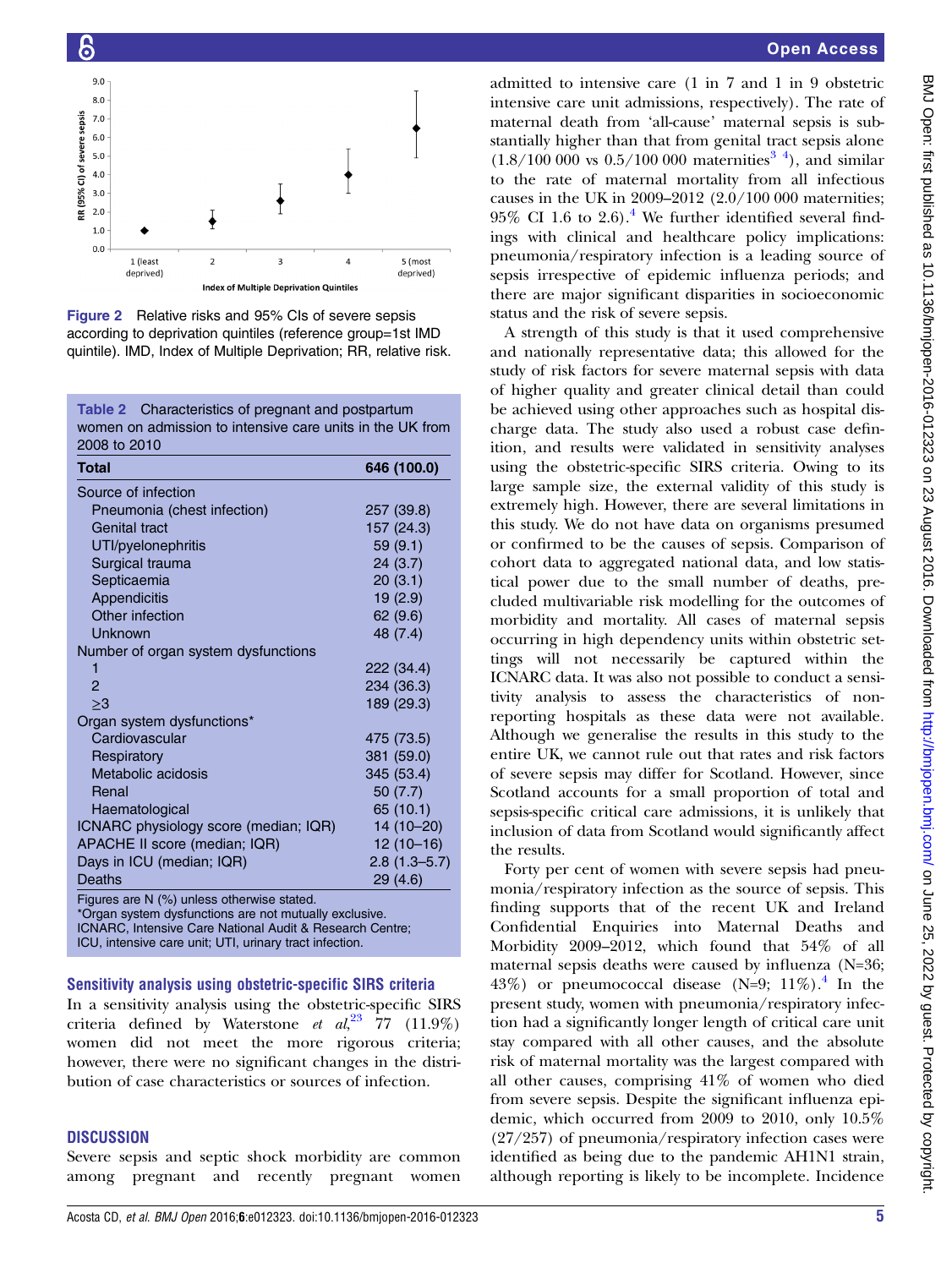<span id="page-5-0"></span>

| Characteristics of survivors and non-survivors of severe obstetric sepsis following critical care admission<br>Table 3 |                                      |                                |                                  |                                |  |  |  |
|------------------------------------------------------------------------------------------------------------------------|--------------------------------------|--------------------------------|----------------------------------|--------------------------------|--|--|--|
|                                                                                                                        | Severe sepsis survivors<br>$n = 610$ | Severe sepsis deaths<br>$n=29$ | <b>Unadjusted OR</b><br>(95% CI) | <b>Adjusted OR</b><br>(95% CI) |  |  |  |
| Recently pregnant                                                                                                      | 387 (63.4)                           | 22 (75.9)                      | 1.8 $(0.76 \text{ to } 4.3)$     | 1.1 $(0.42 \text{ to } 3.0)$   |  |  |  |
| Maternal age, years                                                                                                    |                                      |                                |                                  |                                |  |  |  |
| < 25                                                                                                                   | 234 (38.4)                           | 5(17.2)                        | $1*$                             | $1^*$                          |  |  |  |
| $25 - 34$                                                                                                              | 254 (41.7)                           | 15(51.7)                       | 2.8 (0.99 to 7.7)                | 2.2 (0.71 to 7.0)              |  |  |  |
| $\geq$ 35                                                                                                              | 121 (19.9)                           | 9(31.0)                        | $3.5(1.1 \text{ to } 10.6)$      | 3.3 (0.94 to 11.2)             |  |  |  |
| Non-white ethnicity                                                                                                    | 147(24.1)                            | 7(24.1)                        | $0.98$ (0.39 to 2.5)             | $0.59$ (0.21 to 1.6)           |  |  |  |
| Deprivation (IMD quintiles 4 and 5)                                                                                    | 354(58.1)                            | 17 (58.6)                      | 1.02 (0.48 to 2.2)               | 2.6 (1.03 to 6.7)              |  |  |  |
| BMI, $kg/m2$                                                                                                           |                                      |                                |                                  |                                |  |  |  |
| Unknown                                                                                                                | 317(52.1)                            | 13 (44.8)                      | $0.78$ (0.17 to 3.7)             | $1.2(0.15 \text{ to } 9.1)$    |  |  |  |
| < 25                                                                                                                   | 126 (20.7)                           | 3(10.3)                        | $1^*$                            | $1^*$                          |  |  |  |
| $\geq$ 25<30                                                                                                           | 90(14.8)                             | 7(24.1)                        | $3.3$ (0.8 to 13.3)              | 5.2 (1.4 to 18.9)              |  |  |  |
| $\geq 30$                                                                                                              | 76 (12.5)                            | 6(20.7)                        | $3.5(0.9 \text{ to } 14.6)$      | 6.3 (1.5 to 27.0)              |  |  |  |
| History of immunosuppression                                                                                           | 13(2.1)                              | 2(6.9)                         | 3.3 $(0.73$ to 15.7)             |                                |  |  |  |
| <b>Weeks</b> gestation<br>Antenatal                                                                                    |                                      |                                |                                  |                                |  |  |  |
| $\geq$ 37                                                                                                              | 16(7.0)                              | 0(0.0)                         |                                  |                                |  |  |  |
| $25 - 36$                                                                                                              | 104 (47.5)                           | 3(42.9)                        | $1*$                             |                                |  |  |  |
| < 25                                                                                                                   | 99 (45.2)                            | 4(57.1)                        | 1.4 $(0.31$ to 6.4)              |                                |  |  |  |
| Postnatal                                                                                                              |                                      |                                |                                  |                                |  |  |  |
| $\geq$ 37                                                                                                              | 202 (54.9)                           | 14 (66.7)                      | $1*$                             |                                |  |  |  |
| $25 - 36$                                                                                                              | 114 (31.0)                           | 3(14.3)                        | $0.38$ (0.11 to 1.3)             |                                |  |  |  |
| < 25                                                                                                                   | 52(14.1)                             | 4(19.1)                        | 1.1 $(0.35 \text{ to } 3.5)$     |                                |  |  |  |
| Recently pregnant women only<br>Parity                                                                                 |                                      |                                |                                  |                                |  |  |  |
| 0                                                                                                                      | 183 (48.9)                           | 9(42.9)                        | $1*$                             |                                |  |  |  |
| 1                                                                                                                      | 88 (23.5)                            | 7(33.3)                        | 1.6 $(0.58 \text{ to } 4.5)$     |                                |  |  |  |
| $\geq$ 2                                                                                                               | 103(27.5)                            | 5(23.8)                        | 1.0 $(0.32$ to 3.0)              |                                |  |  |  |
| Assisted conception<br>Mode of delivery                                                                                | 24(8.7)                              | 0(0.0)                         |                                  |                                |  |  |  |
| Spontaneous vaginal                                                                                                    | 89 (23.6)                            | 8(36.4)                        | $1*$                             |                                |  |  |  |
| Assisted vaginal                                                                                                       | 28(7.4)                              | 0(0.0)                         |                                  |                                |  |  |  |
| Caesarean section                                                                                                      | 227 (60.2)                           | 12(54.6)                       | $0.59$ (0.23 to 1.5)             |                                |  |  |  |
| Termination                                                                                                            | 23(6.1)                              | 2(9.1)                         | 0.97 (0.19 to 4.9)               |                                |  |  |  |
| Ectopic                                                                                                                | 10(2.7)                              | 0(0.0)                         |                                  |                                |  |  |  |
| All multiple births                                                                                                    | 24(7.0)                              | 3(15.0)                        | 2.3 (0.64 to 8.6)                |                                |  |  |  |
| Stillbirth(s)                                                                                                          | 42 (21.9)                            | 4(33.3)                        | 1.8 $(0.5 \text{ to } 6.2)$      |                                |  |  |  |
| Hysterectomy                                                                                                           | 16(4.6)                              | 3(15.0)                        | 3.6 (0.96 to 13.7)               |                                |  |  |  |
| <24 hours since delivery                                                                                               | 104(27.6)                            | 8(36.4)                        | 1.5 (0.61 to 3.7)                |                                |  |  |  |
| Source of infection†                                                                                                   |                                      |                                |                                  |                                |  |  |  |
| Pneumonia (chest infection)                                                                                            | 216 (35.4)                           | 12(41.4)                       | 1.3 (0.60 to 2.7)                |                                |  |  |  |
| Intrauterine infection                                                                                                 | 69 (11.3)                            | 2(6.9)                         | 0.58 (0.13 to 2.5)               |                                |  |  |  |
| Pelvic infection                                                                                                       | 47(7.7)                              | 0(0.0)                         |                                  |                                |  |  |  |
| UTI/pyelonephritis                                                                                                     | 43(7.1)                              | 0(0.0)                         |                                  |                                |  |  |  |
| Septicaemia‡                                                                                                           | 17(2.8)                              | 2(6.9)                         | $2.6(0.57-11.7)$                 |                                |  |  |  |
| Number of organ system dysfunctions                                                                                    |                                      |                                |                                  |                                |  |  |  |
| 1                                                                                                                      | 221 (36.2)                           | 2(6.9)                         | $1*$                             |                                |  |  |  |
| $\overline{c}$                                                                                                         | 224 (36.7)                           | 8(27.6)                        | 3.9 (0.83 to 18.7)               |                                |  |  |  |
| $\geq 3$                                                                                                               | 165(27.1)                            | 19 (65.5)                      | 12.7 (2.9 to 55.1)               |                                |  |  |  |
| Organ system dysfunction§                                                                                              |                                      |                                |                                  |                                |  |  |  |
| Cardiovascular                                                                                                         | 444 (72.8)                           | 24 (82.8)                      | 1.8 (0.68 to 4.8)                |                                |  |  |  |
| Respiratory                                                                                                            | 349 (57.2)                           | 26 (89.7)                      | 6.5 $(1.9 \text{ to } 21.6)$     | 8.1 (1.8 to 36.0)              |  |  |  |
| Metabolic acidosis                                                                                                     | 322(52.8)                            | 18(62.1)                       | 1.5 $(0.68 \text{ to } 3.1)$     |                                |  |  |  |
| Renal                                                                                                                  | 39(6.4)                              | 8(27.6)                        | 5.6 $(2.3 \text{ to } 13.4)$     | $2.9$ (0.94 to 9.3)            |  |  |  |
| Haematological                                                                                                         | 52(8.5)                              | 11(37.9)                       | 6.5 (2.9 to $14.6$ )             | 5.7 (2.0 to 16.0)              |  |  |  |

Bold typeface indicates statistically significant results.

Figures are numbers (%) of women.'-' indicates OR estimate not possible due to zero incidence in either the case or control group. \*Reference group.

†Reasons for admission with a >5% frequency.

‡Admitted with or onset during critical care admission.

§Organ system dysfunctions not mutually exclusive.

BMI, body mass index; IMD, Index of Multiple Deprivation; UTI, urinary tract infection.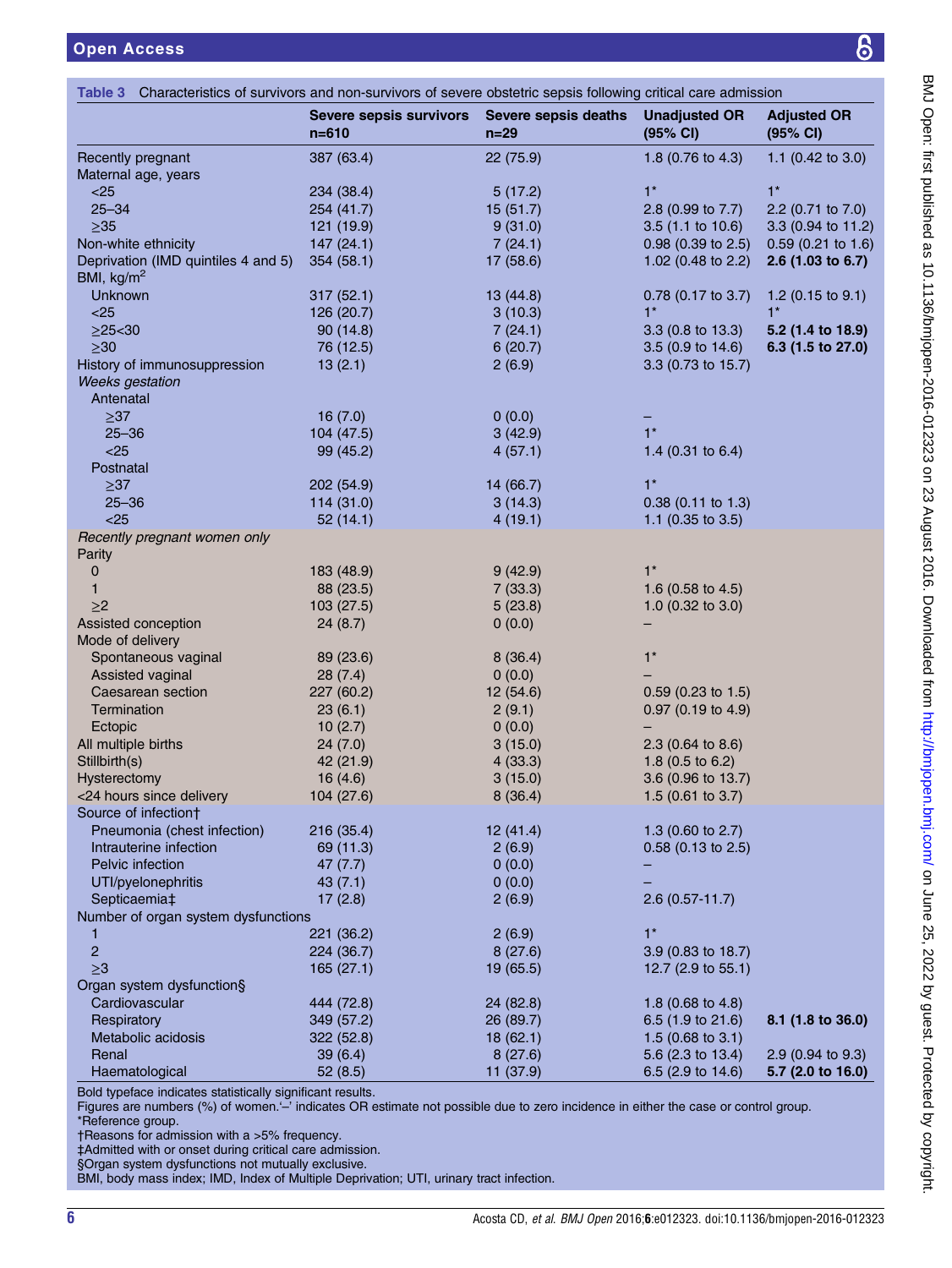of primary pneumonia (bacterial and viral) is known to increase during seasonal and epidemic influenza periods,<sup>[24](#page-7-0)</sup> which is reflected in the increased proportion of severe sepsis from respiratory infection from 2009 to 2010. However, in the pre-epidemic year of 2008, respiratory infection was also the largest source of severe maternal sepsis.

Between 2011 and 2012, it was found that the largest proportion of severe sepsis cases (31%) among women in UK maternity units was due to genital tract infection.<sup>[9](#page-7-0)</sup> The results of this study indicate that in addition to genital tract infection, respiratory infection is a major source of severe maternal sepsis irrespective of an influenza epidemic. This should be considered in the context that pregnant and peripartum women are at greater risk of developing respiratory infection<sup>[25](#page-7-0)</sup> and an increased incidence of invasive streptococcal infections (caused by Streptococcus pneumoniae and Streptococcus pyogenes (group A streptococcus)), occurring through community-acquired respiratory transmission, has also been recently recorded in the UK $^{26}$  $^{26}$  $^{26}$  Immediate implications are that in addition to precautions for genital tract sepsis, there is clearly a precedent to improve prevention and timely recognition of severe respiratory tract infec-tion in pregnant and recently pregnant women.<sup>[4](#page-7-0)</sup> Most maternal deaths and critical illnesses from severe sepsis occur due to delay in recognition and diagnosis.<sup>[3](#page-7-0)</sup> Obstetric and front-line clinicians should therefore maintain a high index of suspicion, as well as alert pregnant and recently pregnant women to the possible severity of any infection, in particular the clinical symptoms of respiratory and genital tract infection and the dangers of delay in seeking medical care. The recent report from the Mothers and Babies: Reducing Risk through Audit and Confidential Enquiries in the UK (MBRRACE-UK) Confidential Enquiry into Maternal Deaths $4$  highlighted the following as symptoms and signs for women to be aware of: high temperature, chills and shivering, fast heartbeat, fast breathing, breathlessness, headache, severe abdominal pain and extreme sleepiness. From an economic perspective, an improvement in recognition before onset of severe infection would have a substantial effect on intensive care resource usage. The Confidential Enquiry also highlighted the importance of immunisation against influenza as a means of preventing respiratory infection in pregnant women,<sup>[4](#page-7-0)</sup> and this has been emphasised in public health campaigns.

In addition to the risk of severe maternal sepsis associated with respiratory infection, there was a clear gradient in the risk of severe sepsis associated with decreasing socioeconomic status. This represents a striking example of health inequities within a high-income country. Importantly, a significant proportion of women who had a caesarean section (a well-established risk factor for severe sepsis) were also of low socioeconomic status (64.3%). It is unlikely, however, that rates of caesarean section were simply higher among more deprived

women in the population. In a cohort study of all women delivering in English hospitals, Alves et  $a^{\beta 7}$ found that the most affluent women had a significantly higher odds of caesarean section compared with women who were most deprived. Implications of our finding, therefore, are that poorer women in general in the UK, and potentially poorer women who have a caesarean section, are at increased risk of severe sepsis. It is important to note that the temporality of infection, whether the infection occurred after the caesarean section or if the woman had a caesarean section as a result of antepartum infectious morbidity, could not be determined from these data. Each scenario has significant causal implications. This is particularly relevant given that a social gradient in the risk of severe maternal sepsis appears to be consistent with an overall social gradient in health outcomes that exists in the UK and other advanced-economy countries.<sup>[28](#page-7-0)</sup> While the mechanism behind this finding is unknown, women in more deprived geographic areas are known to have higher rates of poor underlying health<sup>[28](#page-7-0)</sup> and decreased uptake and continuity of maternity care. $29$  There is a need for further work to investigate causative and potentially modifiable factors relating to maternal sepsis among the most deprived.

Known risk factors for maternal sepsis morbidity sup-ported by this study are: younger<sup>[30](#page-7-0)</sup> and older age, $6$  mul-tiple gestation birth<sup>[6](#page-7-0)</sup> and caesarean section.<sup>6 23</sup> <sup>30</sup> Additionally, we interpret the significantly higher rate of stillbirth in this cohort to be primarily an outcome of severe maternal infection. Some of these effects, such as the observed association with younger maternal age, may be mediated through other factors such as deprivation. However, although the younger women had a higher rate of admission with sepsis, it is important to note that they had the lowest morality rate. Significant unadjusted physiological risk factors for severe maternal sepsis mortality are indicative of the continuum of sepsis severity, eventually leading to multiple organ failure and death.<sup>[31](#page-7-0)</sup> The risk factor of age  $\geq$ 35 years should be evaluated in an adjusted model for mortality.

# **CONCLUSIONS**

This study shows that the burden of severe sepsis on pregnant and peripartum women admitted to critical care is significant. The finding that pneumonia/respiratory infection caused the largest proportion of severe sepsis cases and maternal sepsis deaths, irrespective of epidemic influenza, indicates a critical need to improve timely recognition of severe respiratory tract infection, in addition to genital tract infection, in the obstetric population. Further studies should elucidate the respiratory causative organisms to which this population is particularly susceptible. The social determinants that potentially play a role in prepartum and postpartum maternal sepsis mortality must also be clarified using multivariable risk modelling in order to redress